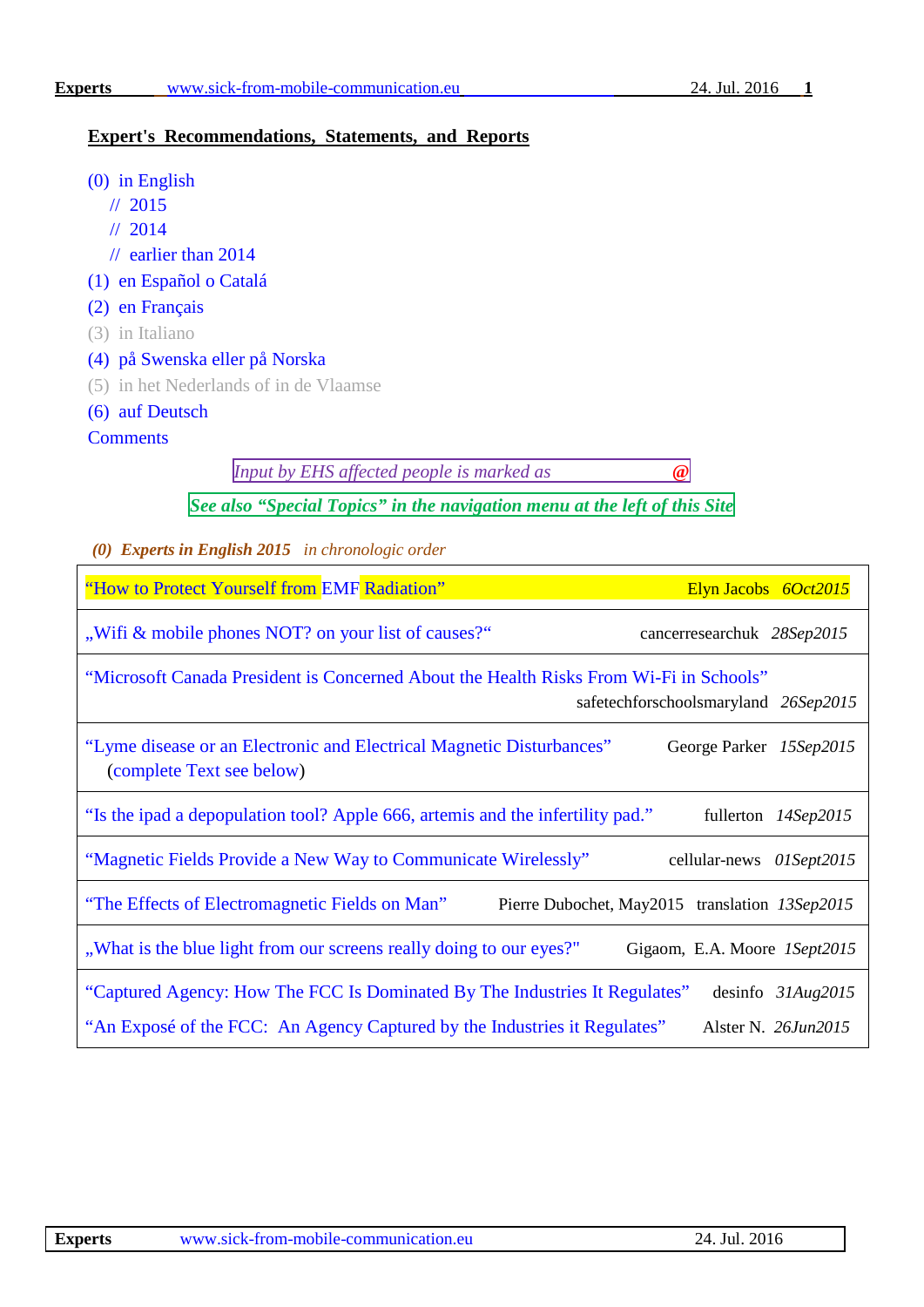| "This app lets you visualize the WiFi signals pulsing around you"<br>uk.businessinsider $25Aug2015$                                                                                                                                                                                                         |  |  |
|-------------------------------------------------------------------------------------------------------------------------------------------------------------------------------------------------------------------------------------------------------------------------------------------------------------|--|--|
| "Brain Tumor Rates Are Rising in the US: The Role of Cell Phone & Cordless Phone Use" 25Aug2015                                                                                                                                                                                                             |  |  |
| "Adjunct Professor Curtis Bennett Interviewed By Interoccupy Group and EMF Harm International"<br>thermoguy.com 21Aug2015                                                                                                                                                                                   |  |  |
| "Cellphone use may be harmful for people with dental braces"<br>saferemr 13Aug2015                                                                                                                                                                                                                          |  |  |
| "Heavy Metal Toxicity Raises Your Risk of Electromagnetic Sensitivity"<br>Dr. Mercola 25Aug2012                                                                                                                                                                                                             |  |  |
| "Electromagnetic Fields, Dental Amalgam & Health"<br>thenaturalrecoveryplan<br>2010                                                                                                                                                                                                                         |  |  |
| "Health Effects from Electromagnetic Fields"<br>The Mercury Connection                                                                                                                                                                                                                                      |  |  |
| "Nickel, its adverse health effects & oxidative stress"<br>Das KK, e.a. $Oct2008$                                                                                                                                                                                                                           |  |  |
| "Why is Xfinity WiFi Harming People?"<br>Jeromy Johnson 19Aug2015                                                                                                                                                                                                                                           |  |  |
| "Reduce EMF's in public transit says federal disability advisory group"<br>17Aug2015                                                                                                                                                                                                                        |  |  |
| "STUK in Finland: How trustworthy is information on smart phones and nuclear power plants"<br>Dariusz Leszczynski 10Aug2015                                                                                                                                                                                 |  |  |
| <b>Cellular Phone Task Force Newsletter</b><br>Arthur Firstenberg 9 Aug 2015                                                                                                                                                                                                                                |  |  |
| Global Union Against Radiation Deployment from Space (GUARDS)                                                                                                                                                                                                                                               |  |  |
| "B.C. & Saskatchewan Call For National Forest Fire Strategy But Not Considering Climate Change &<br><b>Wireless Smart Grid Contributing"</b><br>thermoguy 7Aug2015                                                                                                                                          |  |  |
| "7 Points That Prove How Dangerous Cell Phones Are to Humankind"<br>Bernie Suarez 06Aug2015                                                                                                                                                                                                                 |  |  |
| "Electrosensitivity: Non-ionising Radiation, Practical Solutions" Video<br>Dr Erica Mallery-Blythe (UK) 03Aug2015                                                                                                                                                                                           |  |  |
| "Here's what happens to your body when you check your smartphone before bed"<br>(subject: blue light)<br>Fiona MacDonald, Science Alert 29Jul2015                                                                                                                                                           |  |  |
| "Lewis' quick Health and EMF Journey"<br><b>Lewis Rowlands</b><br>$\omega$<br>27Jul2015                                                                                                                                                                                                                     |  |  |
| Switzerland: Electrosensitivity: "Electrosmog Makes Me Sick"<br>$\omega$<br>24Jul2015                                                                                                                                                                                                                       |  |  |
| Beware Of Propaganda To Quell Inconvenient Truths About Smart Meters<br>Nancy Thorner 17Jul2015                                                                                                                                                                                                             |  |  |
| Kia Hollbrink: »Today have different wireless appliances flooded our homes, schools and other<br>workplaces. The questions around all their radiation are many. I'm scared, very scared, that we will<br>soon have to write a new report entitled 'Too late lessons from early explanations' «<br>09Jul2015 |  |  |

*referring to "Late lessons from early warnings"* [European Environment Agency](http://www.eea.europa.eu/) 23Jan2013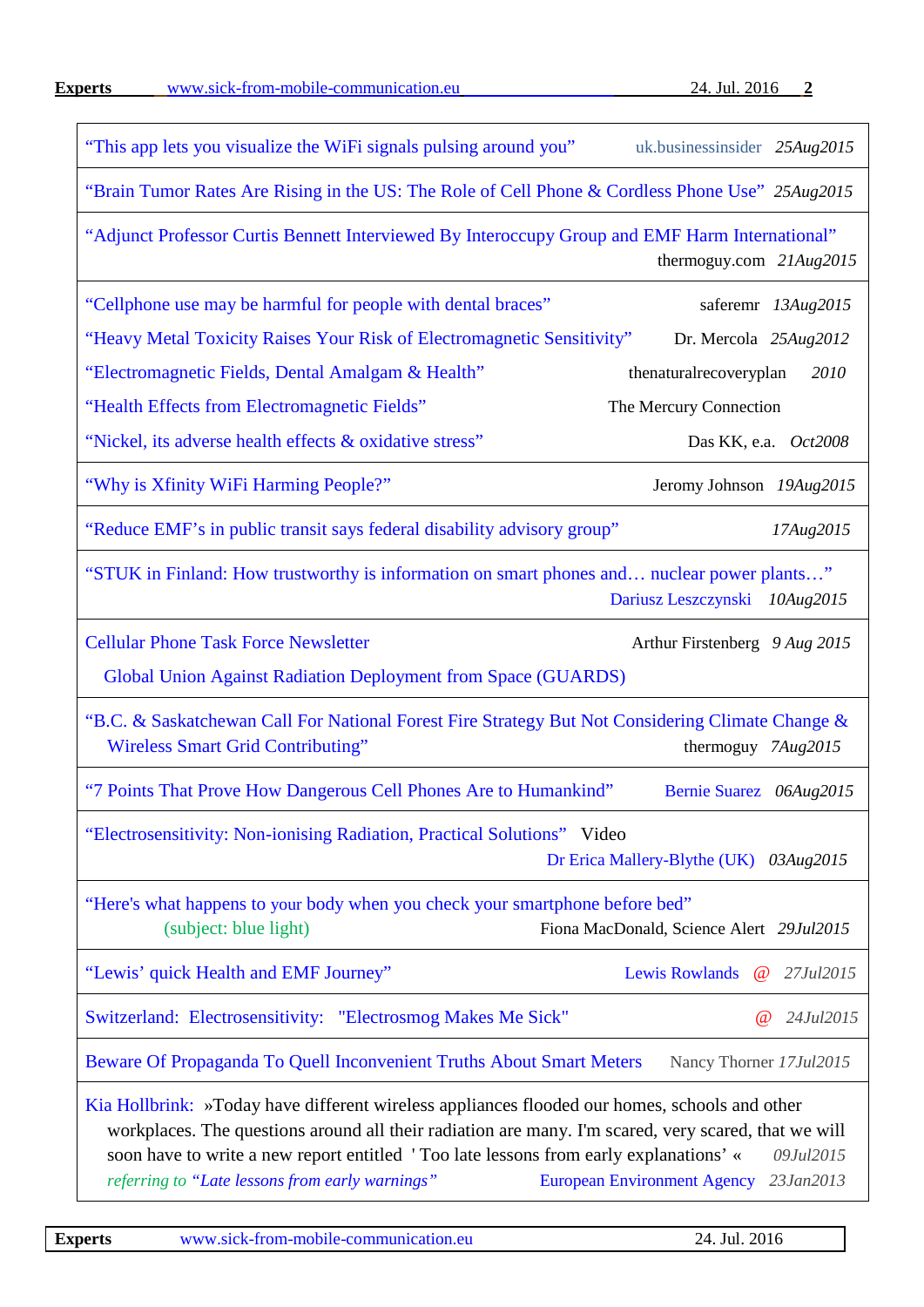["Electrosensitivity: Clinical Diagnosis and Management"](https://www.youtube.com/watch?v=P5Bv5ZPHAGE) Video Dr Erica Mallery-Blythe (UK) *07Jul2015* ["Electrohypersensitivity conference debunks 'nocebo effect' theory"](https://maisonsaine.ca/english/electrohypersensitivity-conference-debunks-nocebo-effect-theory.html) [Maison Saine](https://maisonsaine.ca/english/) *25Jun2015* Dr. David Carpenter: [despite the lack of scientific consensus on its causes and mechanisms] »the evidence is strong enough to declare that electromagnetic hypersensitivity is real; it can even be triggered by a slight shock, but each individual reacts differently. Many people are unaware that it is the cause of their various nonspecific symptoms that have long described as neurasthenia. It is important to design objective tests to determine which patients are truly hypersensitive while recognizing that some symptoms can be psychological in origin. I do think that viewing EHS and MCS as having many things in common is right on. In addition I would add chronic fatigue, fibromyalgia and Gulf War Illness to the list of idiopathic environmental intolerance diseases. … We should not only be concerned with the frequency and power of microwaves. Sudden spikes of frequency transients and harmonics may well be what we should be more concerned about. It's the same phenomenon that occurs with wireless devices such as smart meters that emit very short pulses of high intensity.« Dr Carpenter added that a classroom full of children using laptops hooked up to the Internet with wireless Wi-Fi routers can »generate an enormous level of radiofrequencies (RFs) which may be enough to trigger the development of EHS which will continue for life.« Close to sources of such EMFs, people with EHS typically develop headaches, fatigue. mental dullness, irritability and a general reduction in ability to function. »Not only are children more vulnerable to every environmental exposure, he said, but if we allow our children in schools, where they are supposed to be learning, to be exposed to an agent that reduces their ability to pay attention and to learn and promotes illness, this is a tragedy, it's foolish and we should act right there to reduce the exposure… A wired computer classroom will not result in [RF] exposure connection, will have the same access to the Internet that every child needs, but to rush ahead and to make everything wireless without contemplating the long-term health effects is unwise.« [\(cited from\)](https://maisonsaine.ca/english/electrohypersensitivity-conference-debunks-nocebo-effect-theory.html) ["Conflict of interest existing at the international commission non-ionizing radiation \(icnirp\)"](http://www.avaate.org/spip.php?article2624) AVAATE *10Jul2015* ["Professional EMF/EMR Testers"](http://www.norad4u.com/monitor/professional-measurement#TOC-Radiation-measurement-and-life-in-the-real-world.-) All about EMR testing ! No Radiation for You (*date?)* ["Electrosensibilidad y las enfermedades electromagnéticas"](http://blog.bioelectrica.es/electrosensibilidad-y-las-enfermedades-electromagneticas/) *5Jun2015* »Hablando de la electrosensibilidad siempre se la confunde con las enfermedades producidas por los campos electromagnéticos aun que son cosas bien distintas.« ["Electromagnetic Hypersensitivity"](https://docs.google.com/viewer?a=v&pid=forums&srcid=MDgxODkwOTk5NjU5OTU4ODQwNTYBMDc2MDk2NDM3Mjk5NzY3NTE4NTIBa1p4QzQzbVBBX2NKATAuMQEBdjI) Steven Weller *20May 2015* ["Guest blog from Mona Nilsson on recent SCENIHR report"](https://betweenrockandhardplace.wordpress.com/2015/04/01/guest-blog-from-mona-nilsson-on-recent-scenihr-report/) Mona Nilsson *1Apr2015*

["International Public Health Coalition Says Planned Global WiFi from Space Will Destroy Ozone](http://memoryholeblog.com/2015/03/27/tech-giants-poised-to-bath-earth-in-microwave-radiation/comment-page-1/)  [Layer, Worsen Climate Change, and Threaten Human Life and Health"](http://memoryholeblog.com/2015/03/27/tech-giants-poised-to-bath-earth-in-microwave-radiation/comment-page-1/)

Global Union Against Radiation Deployment from Space (GUARDS) *26Mar2015*

["Global WiFi from Space Will Destroy Ozone Layer"](http://electroplague.com/2015/03/25/global-wifi-from-space-will-destroy-ozone-layer/) Kim Goldberg 25Mar2015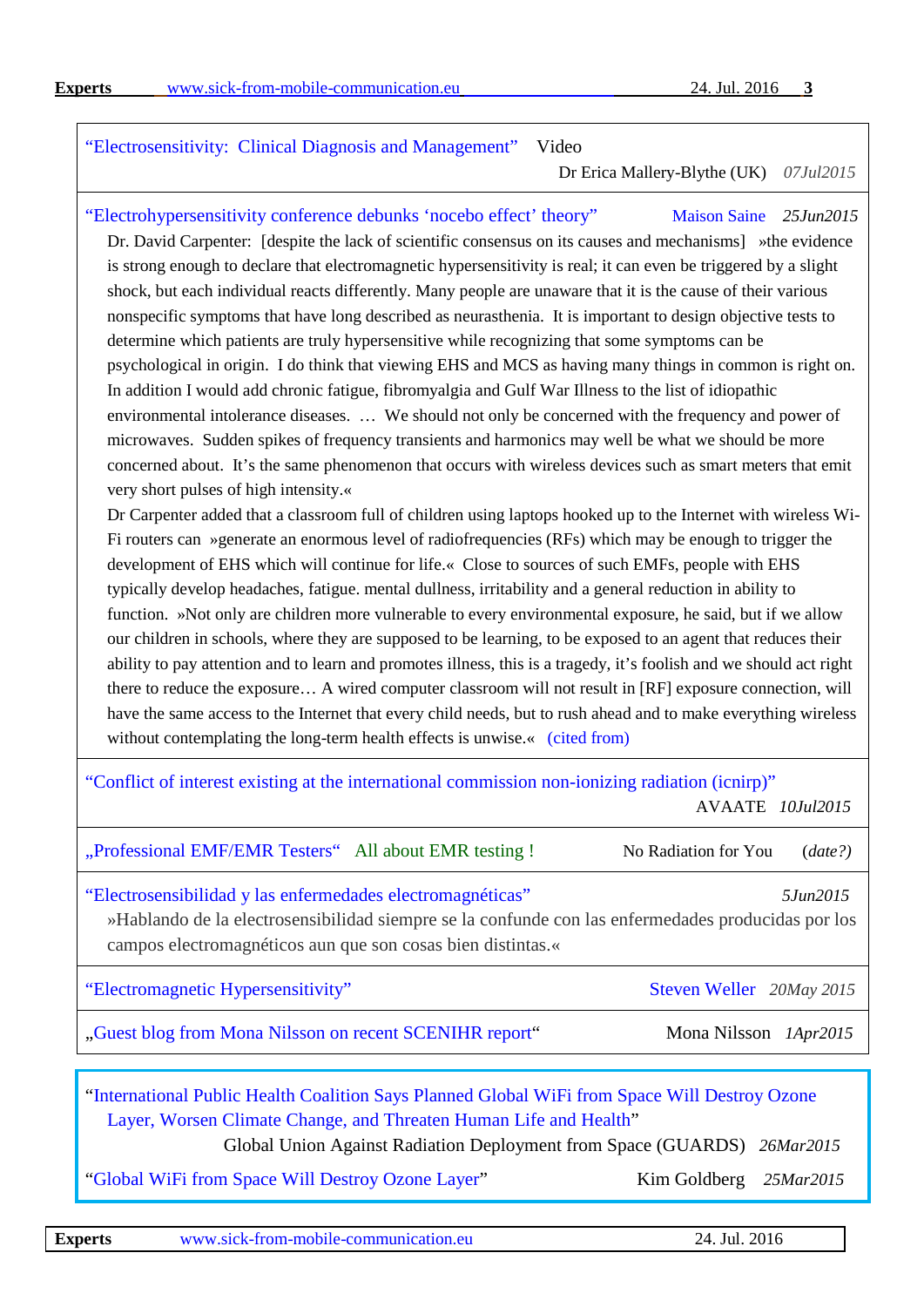**Experts** [www.sick-from-mobile-communication.eu](http://www.sick-from-mobile-communication.eu/) 24. Jul. 2016 **4** 

["Planned Global WiFi from Space Will Destroy Ozone Layer, Worsen Climate Change, and Threaten](http://emrabc.ca/?p=6010)  [Life on Earth"](http://emrabc.ca/?p=6010) [Ed Friedman](http://smartmeterradiationprotection.com/my-home-is-my-castle-ed-friedman-vs-smart-meter/) *25Mar2015*

[Berkeley Results: Public Policy Polling](http://www.publicpolicypolling.com/pdf/2015/BerkeleyResults.pdf) *Citizens knowledge and behavior as to cell phone use 8Mar2015*

["Increasing number of deaths due](http://www.phonescausebraincancer.com/increasing-number-of-deaths-due-to-cancer-around-cell-tower/) to Cancer around Cell tower" phonescausebraincancer *17Feb2015*

[LA RICS is allowed to could continue with the roll out in areas where there was no awareness and](http://myemail.constantcontact.com/CBS-News-and-Cell-Towers-to-be-Installed-Where-People-Don-t-Know-About-Them-.html?soid=1112794338317&aid=NaPnjgXBLD0)  **backlash from people** Liz *date?*

["4G/LTE Mobile Internet and WiFi: The largest pandemic ever?!"](http://www.faim.org/wifisafety/4g-lte-mobile-internet-wifi-largest-pandemic-ever.html) M. Möhrke, FAIM date?

#### <span id="page-3-0"></span>*(5) Experts in English 2014*

"Comcast Was Sued For Quietly Turning [Customers' Home WiFi Into "Public" Hotspots"](http://www.fastcompany.com/3039682/comcast-was-sued-for-quietly-making-your-homes-internet-part-of-the-sharing-economy) »Your home Comcast Wi-Fi router is likely also part of a giant "public" hotspot network. Here's how to turn that off.« Tyler Hayes 10Dec2014

["Sharp increase in patients treated for brain tumors with unclear diagnosis in Sweden"](http://www.stralskyddsstiftelsen.se/2014/10/increase-brain-tumors/?hc_location=ufi) stralskyddsstiftelsen.se *20Okt2014*

["Cell Phones in Your Bra, Bad Idea!"](https://www.youtube.com/watch?v=IS8_OIEKVnk&index=4&list=PLT6DbkXhTGoC1L0mThY9tH3DYAMhSswMl) Video Dr Lisa Bailey *9Apr2014*

**["Quotes from 17 Experts:](http://electromagnetichealth.org/quotes-from-experts/)** »Expressions of Concern from Scientists, Physicians, Health Policy Experts & Others<sup>«\*</sup> (about EMR) Electromagnetic Health

## <span id="page-3-1"></span>*Experts in English before 2014*

| "Why the FCC Must Strengthen Radiofrequency Radiation Limits in the U.S."                                    |                                             |  |
|--------------------------------------------------------------------------------------------------------------|---------------------------------------------|--|
|                                                                                                              | Moskowitz JM 05Nov2013                      |  |
| "Cell Phones & WiFi – Are Children, and Fertility at Risk?"                                                  | Children's Health Expert Panel<br>28Jun2013 |  |
| "The Marketing of Febreze (and Other Ways We've Been Had)"<br>Is there some correlation between MCS and EHS? | Linda Sepp 24Jun2013                        |  |
| <b>Energy and Climate Change Committee: Written Evidence</b>                                                 | John Weigel (SMR78) Feb2013                 |  |
| "Apple 666, Artemis, iPads (infertility pads), Project Inkwell, Connect ED, E-rate, and Agenda 21-an         |                                             |  |
| expose with an all star cast"                                                                                | the fuller toninformer $2013$               |  |
| »Artemis is known as the goddess of Fertility when you Google it This is nothing more than a mass            |                                             |  |
| sterilization, depopulation project. Follow this article to the end and you will agree.                      |                                             |  |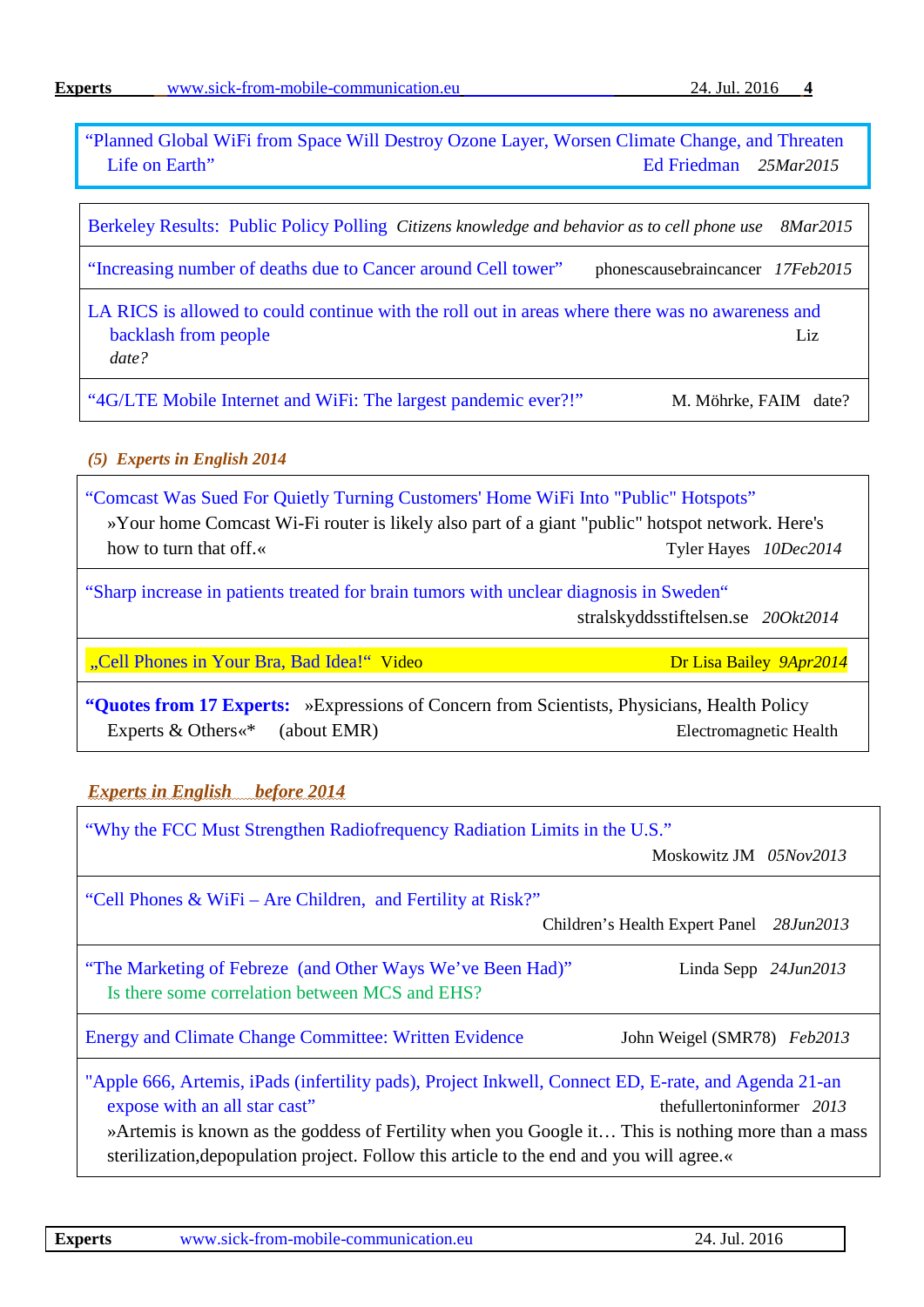["Blue light has a dark side" H](http://www.health.harvard.edu/staying-healthy/blue-light-has-a-dark-side)arvard Medical School 01May2012

»Light at night is bad for your health, and exposure to blue light emitted by electronics and energyefficient lightbulbs may be especially so.«

["Cellphones: Technology,](http://www.ehhi.org/reports/cellphones/cell_phone_report_EHHI_Feb2012.pdf) Exposures, Health Effects"\* ehhi.org *1Feb 2012*

*["Biological Effects of Electromagnetic Radiation \(Radiowaves and Microwaves\) Eurasian Communist](http://www.magdahavas.com/wordpress/wp-content/uploads/2011/02/BIOLOGICAL_EFFECTS_OF_ELECTROMAGNETIC_RADIATION-RADIOWAVES_AND_MICROWAVES-EURASIAN_COMMUNIST_COUNTRIES.pdf)  [Countries"](http://www.magdahavas.com/wordpress/wp-content/uploads/2011/02/BIOLOGICAL_EFFECTS_OF_ELECTROMAGNETIC_RADIATION-RADIOWAVES_AND_MICROWAVES-EURASIAN_COMMUNIST_COUNTRIES.pdf)* #

Department of Defense Intelligence, US Army Intelligence And Information Agency *Mar 1976* 

<span id="page-4-0"></span>*(1) Expertos en Español o Catalá por orden cronológico*

| "El Nobel de Medicina Thomas Südhof asegura que los móviles hacen enfermar"                                                                                                                                                                                                                     | La nueva España 40ct2015    |  |
|-------------------------------------------------------------------------------------------------------------------------------------------------------------------------------------------------------------------------------------------------------------------------------------------------|-----------------------------|--|
| "Un Nobel asegura que los 'smartphone' hacen enfermar"*                                                                                                                                                                                                                                         | lavanguardia 6Oct2015       |  |
| "Exceso campos magnéticos en el mal uso de auriculares"                                                                                                                                                                                                                                         | Joan Carles López 24Sep2015 |  |
| »La OMS ha perdido toda credibilidad con el prevaricador Repacholi responsable de su programa<br>EMF y, además, fundador-presidente de la organización industrial ICNIRP en contravención de la<br>Carta de la OMS.«<br>(vease el comentario completo)<br>(commentario respetando a nextup.org) | Shirley Temple 10Sep2015    |  |
| "Conceden a una francesa "alérgica al Wi-Fi" una pensión por discapacidad"*                                                                                                                                                                                                                     | actualidad.rt 31Aug2015     |  |
| "Instituciones públicas: acuerdos y relaciones con la industria de las telecomunicaciones"<br>»La Industria de las Telecomunicaciones ha ido paulatinamente adentrándose en comités y organismos<br>públicos que regulan y dirigen su propia actividad empresarial.«                            | CEM (EMF) 28Aug2015         |  |
| "La India obligara a las operadoras, indemnizar los casos de cáncer cercanos a las antenas"JCL 24Aug2015                                                                                                                                                                                        |                             |  |
| "Los cepillos de dientes a pilas producen campos magnéticos dentro de nuestra boca"<br>JCL 05Aug2015                                                                                                                                                                                            |                             |  |
| "Radiofrecuencias en ferrocarriles: Medición de radiofrecuencias en Ferrocarriles de Cercanías"<br>Carlos Martinez Requejo, DomoBiotik 30Jul2015                                                                                                                                                |                             |  |
| "El peligro de hablar con el smartphone y tener el wifi conectado"                                                                                                                                                                                                                              | Joan Carles López 30Jul2015 |  |
| "Como utilizar, el modo avión del smartphone, como despertador y sin temor a irradiarse" JCL 29Jul2015                                                                                                                                                                                          |                             |  |
| "Conflictos De Interés Existentes En La Comisión Internacional Para La Protección De La Radiación No<br>Ionizante (ICNIRP)"<br>AVAATE 10Jul2015                                                                                                                                                 |                             |  |
| "Los despertadores a pilas emiten un campo magnético que perturban el sueño"                                                                                                                                                                                                                    | 30Jun2015                   |  |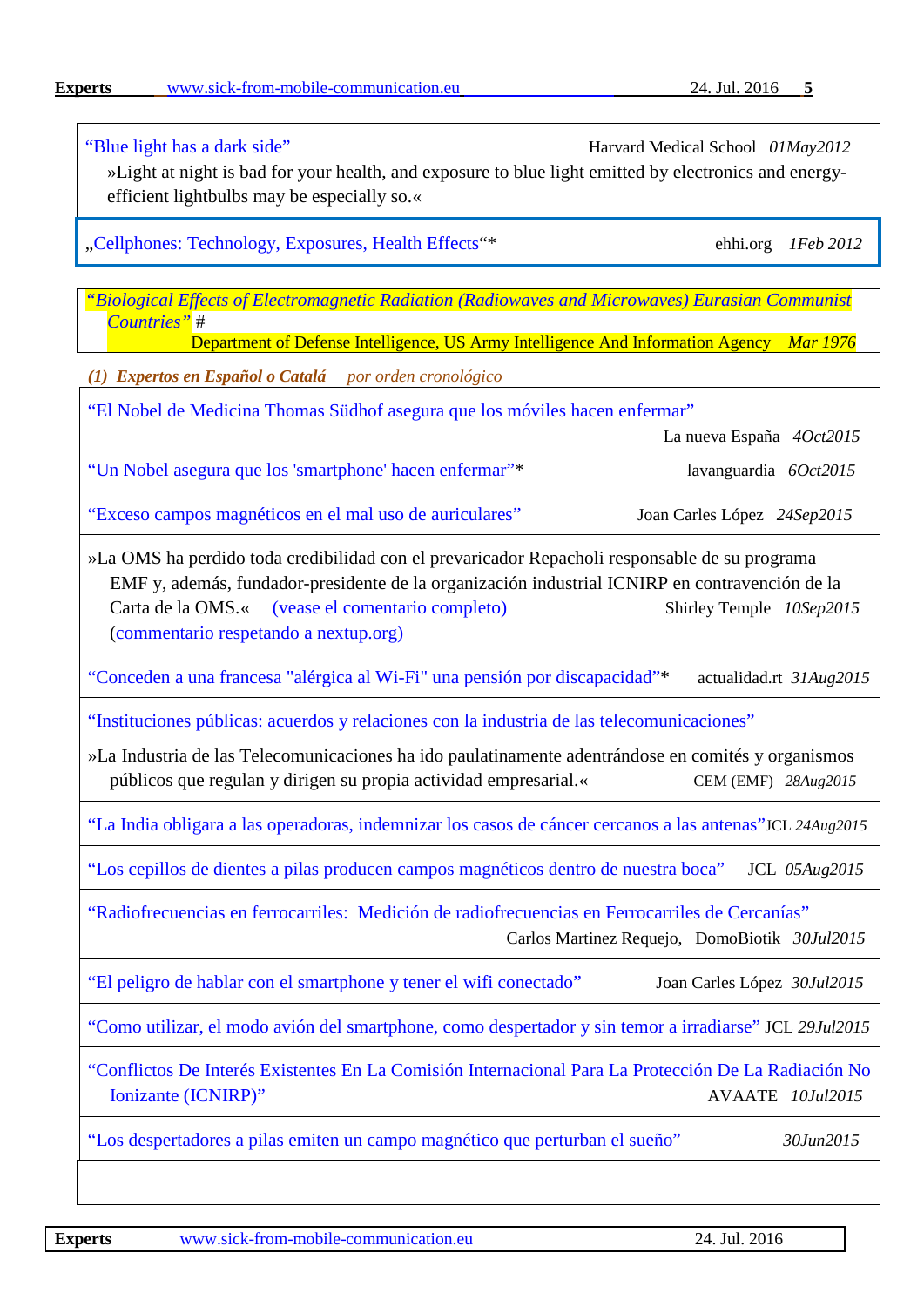**Experts** [www.sick-from-mobile-communication.eu](http://www.sick-from-mobile-communication.eu/) 24. Jul. 2016 **6** 

["Electrosensibilidad y las enfermedades electromagnéticas"](http://blog.bioelectrica.es/electrosensibilidad-y-las-enfermedades-electromagneticas/) *5Jun2015* »Hablando de la electrosensibilidad siempre se la confunde con las enfermedades producidas por los campos electromagnéticos aun que son cosas bien distintas.«

"La organización mundial de la salud confía a una entidad privada con expertos no independientes (ICNIRP) su política de salud respecto a la exposición de la población a campos Electromagnéticos" An English translation is being prepared **AVAATE** *Jun2015* 

["Qué pasó con la arcadia de las antenas de telefonía móvil"](http://www.migueljara.com/2015/04/08/que-paso-con-la-arcadia-de-las-antenas-de-telefonia-movil/) [Miguel Jara](http://www.migueljara.com/author/miguel-jara/) *8Apr2015* 

"Informe científico sobre el [efecto de los campos electromagnéticos en el sistema endocrino humano y](http://www.avaate.org/IMG/pdf/informe_completo_acunya.pdf)  [patologías asociadas"](http://www.avaate.org/IMG/pdf/informe_completo_acunya.pdf) Profesor Darío Acuña Castroviejo, Granada, *31Jul2006*

<span id="page-5-0"></span>*(2) Exposés en Français:*

["Électrosmog : Santé Canada crée de la confusion"](https://maisonsaine.ca/sante-et-securite/electrosmog/electrosmog-sante-canada-cree-de-la-confusion.html) [André Fauteux](https://maisonsaine.ca/auteur/infomaisonsaine-ca/) *14Jul2015*

["Pour de plus amples informations sur les risques sanitaires du sans fil"](https://vosrisques.wordpress.com/2015/07/10/pour-de-plus-amples-informations-sur-les-risques-sanitaires-du-sans-fil/) *10Jul2015*

["Protection des ondes électromagnétiques"](http://www.pierredubochet.ch/forum-securite-mai-2015.html) pierredubochet.ch *May2015*

<span id="page-5-2"></span><span id="page-5-1"></span>*(3) Comunicati in Italiano*

*(4) Experts på Swenska eller på Norska*

"WiFi installeras överallt – Sverige [kränker de mänskliga rättigheterna"](http://newsvoice.se/2015/08/31/wifi-installeras-overallt-sverige-kranker-de-manskliga-rattigheterna/) newsvoice.se *31Aug2015*

["Omfattande forskning visar att strålning är en hälsorisk och elöverkänslighet är verkligt"](http://www.stralskyddsstiftelsen.se/2015/01/omfattande-forskning-visar-att-stralning-ar-en-halsorisk-eloverkanslighet-ar-verkligt/)  *22Jan2015*

"Lista negra: Los [celulares más dañinos"](http://www.ecoportal.net/Eco-Noticias/Lista-negra-los-celulares-mas-daninos) ecoportal.net *21Jan2015*

*(5) Experten in het Nederlands of in de Vlaamse:*

<span id="page-5-3"></span>*(6) Experten auf Deutsch:*

**Rechtsanwälte, die sich mit Problemen des Mobilfunks befassen** (ohne Gewähr):

> [Rechtsanwalt Wilhelm Krahn-Zembol,](http://www.buergergrill.de/bin/bin/download/rechtsmittel/abwehrmittel.htm)

> ["Anwalt für Mobilfunkopfer",](http://www.mobilfunkopfer-anwalt.info/opferberichte/tortur-wegen-mobilem-internet.html)

> [Rechtsanwalt Dominik Storr](http://www.dominik-storr.de/)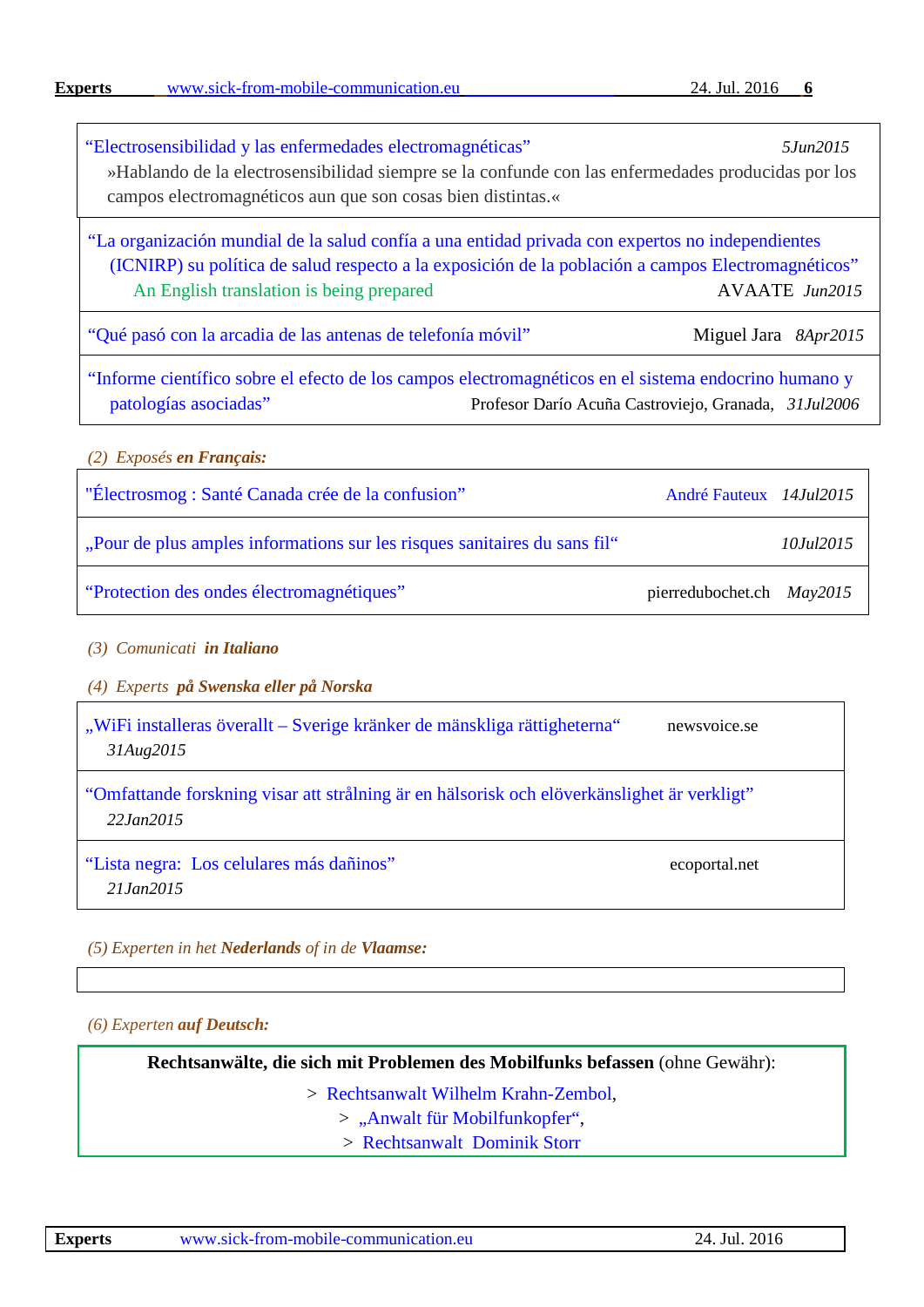| <b>Experts</b> | www.sick-from-mobile-communication.eu | 24. Jul. 2016 |
|----------------|---------------------------------------|---------------|
|----------------|---------------------------------------|---------------|

| Elektrosensibilität «Der Elektrosmog macht mich krank»<br>$\omega$<br>24Jul2015                                                                                                              | beobachter.ch        |  |
|----------------------------------------------------------------------------------------------------------------------------------------------------------------------------------------------|----------------------|--|
| <b>ZITATE speziell zum Thema MOBILFUNK-SENDER</b><br>2015                                                                                                                                    | <b>Wolfgang Maes</b> |  |
| "Befreien Sie sich von der Zwangsbestrahlung" auch: Thema PLC!<br>29Aug2014                                                                                                                  | Sergeant Schulz      |  |
| "Mobilfunkschäden Ansichtssache? Höchste Zeit für Beweise statt Vermutungen"<br>01Apr2014<br>Richter am VG a.D. Bernd Irmfrid Budzinski & Professor PD Dipl.-Ing. Dr. med. Hans-Peter Hutter |                      |  |
| "Einfluss Elektromagnetischer Felder auf Kardiovaskuläre Erkrankungen"<br>L. v. Klitzing<br>Jan2014                                                                                          |                      |  |
|                                                                                                                                                                                              |                      |  |
| "Leitlinie der ÖÄK zur Abklärung und Therapie EMF-bezogener Beschwerden und Krankheiten<br>Österreichische Ärztekammer<br>(EMF-Syndrom)"<br>3Mar2012                                         |                      |  |
| "Leitlinie der ÖÄK zur Abklärung und Therapie EMF-bezogener Beschwerden und Krankheiten<br>(EMF-Syndrom)"<br>modifiziert und ergänzt durch den AEB<br>Jan2013                                |                      |  |

["Leitfaden zur Aufstellung von Mobilfunkmasten"](http://www.diagnose-funk.org/assets/lf_senderbau_web.pdf) Vorsorgeprinzip bei Errichtung, Betrieb, Umund Ausbau von ortsfesten Sendeanlagen, Ärztinnen und Ärzte für eine gesunde Umwelt. Wien, Österreich, 2. Aufl. *Okt. 2014*

*Jan2008*

["Informationsmappe Elektrosmog"](http://www.salzburg.gv.at/infomappe-elektrosmog-2.pdf) Land Salzburg, Dr. Gerd Oberfeld

**Empfehlungen des** [dt.] **Bundesamtes [für Strahlenschutz zum Telefonieren mit dem Handy](http://www.bfs.de/de/elektro/strahlenschutz_mobilfunk/schutz/vorsorge/smartphone_tipps.html)** »Beim Mobilfunk werden hochfrequente elektromagnetische Felder zur Übertragung von Informationen eingesetzt. Handys erzeugen diese Felder beim Telefonieren ohne Freisprecheinrichtung direkt am Kopf. Nach dem derzeitigen wissenschaftlichen Kenntnisstand reichen die aktuellen Grenzwerte aus, um vor nachgewiesenen [Gesundheitsrisiken](http://www.bfs.de/de/elektro/hff/wirkungen) zu schützen. Allerdings bestehen nach wie vor Unsicherheiten in der Risikobewertung, die durch das [Deutsche Mobilfunk-Forschungsprogramm](http://www.emf-forschungsprogramm.de/) nicht vollständig beseitigt werden konnten. Diese betreffen insbesondere → mögliche gesundheitliche Risiken einer langfristigen Belastung mit hochfrequenten elektromagnetischen Feldern durch Telefonate mit dem Handy bei Erwachsenen (intensive Handynutzung über mehr als 10 Jahre)  $\rightarrow$  die Frage, ob sich die Nutzung von Mobiltelefonen durch Kinder gesundheitlich auswirken könnte.«

»Aus diesen Gründen hält das BfS einen vorbeugenden Gesundheitsschutz (Vorsorge) weiterhin für erforderlich: Die Exposition durch elektromagnetische Felder sollte so gering wie möglich sein.«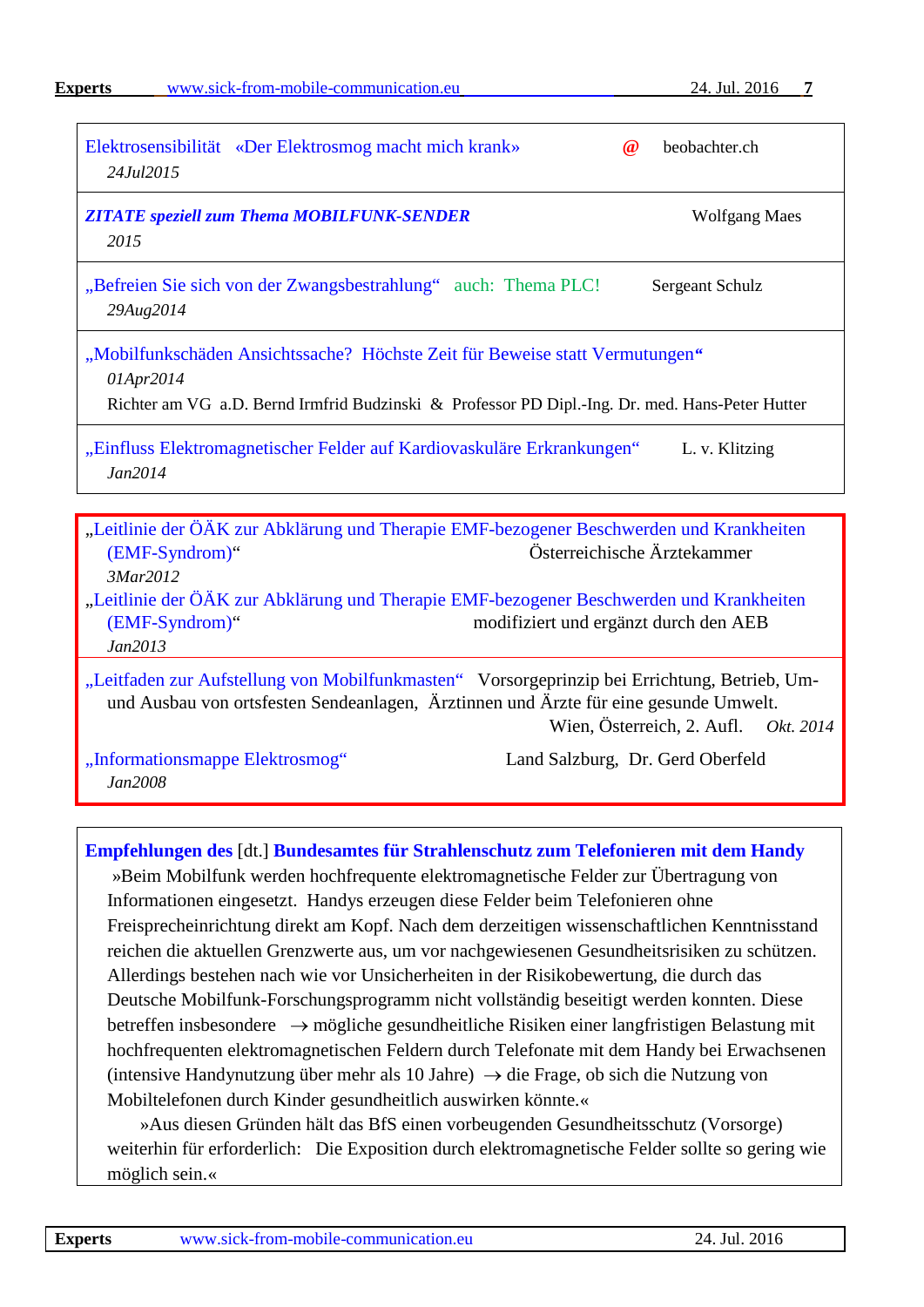**Experts** [www.sick-from-mobile-communication.eu](http://www.sick-from-mobile-communication.eu/) 24. Jul. 2016 **8**

[Tipps für den Umgang mit dem Handy:](http://www.bfs.de/de/elektro/strahlenschutz_mobilfunk/schutz/vorsorge/empfehlungen_handy.html) »Die elektromagnetischen Felder, die beim Telefonieren mit Handys in Körpernähe auftreten, sind im Allgemeinen sehr viel stärker als die Felder, denen man beispielsweise durch benachbarte Mobilfunkbasisstationen ausgesetzt ist.«

»Ganz besonders wichtig ist die Minimierung der Strahlenbelastung für Kinder. Sie befinden sich noch in der Entwicklung und könnten deshalb gesundheitlich empfindlicher reagieren.« *11Feb2014*

"Der [Stand der Forschung zur Mobilfunkstrahlung"](http://www.forum-bruneck.com/wp-content/uploads/2012/10/mutter_stand_forschung_mobilfunkstrahlung.pdf) Dr. Joachim Mutter *5Jul2012* Führt eine große Anzahl von Studien an, die **gesundheitliche** Auswirkungen der Mobilfunkstrahlung *unterhalb* der Grenzwerte belegen, Studien, die nach Ansicht der Bundesregierung gar nicht existieren (siehe 15. Mobilfunkbericht der dt. Bundesregierung 2013). Sodann zeigt Dr. Mutter in vielen Details, wie die Mobilfunk-Lobby die öffentliche Darstellung der Gesundheitsgefahren manipuliert und unterdrückt.

"Mobilfunk – [Die verschwiegene Gefahr"](http://www.gesundheitlicheaufklaerung.de/download/mobilfunk_verschwiegene_gefahr.pdf?8bea7e) Klaus Weber *2012*

["Schwerwiegende Gründe für die Ablehnung des Baus eines Mobilfunkmastes"](http://www.der-mast-muss-weg.de/pdf/downloads/SchwerwiegendeGruende_Vers02.pdf) Zahlreiche Aspekte des Umgangs mit den Gefahren des Mobilfunks. Der ICNIRP-Grenzwert von 10 Mio µW/m2 schützt vor einem Risiko, welches gar nicht existiert, nämlich Erwärmung des Körpergewebes. Die nicht-thermischen Auswirkungen wurden bei der Festlegung des Grenzwertes nicht berücksichtigt. – Die Versicherungsgesellschaften versichern die Mobilfunkbetreiber wegen nicht kalkulierbarer Risiken nicht. (Der Rückversicherer "SwissRe" stuft die potenziellen Auswirkungen von Handy- und Mobilfunkstrahlung in die höchste Risikoklasse ein.)

**[B U N D: Bund für Umwelt-](http://www.bund.net/fileadmin/bundnet/publikationen/sonstiges/20010700_sonstiges_elektrosmog_position.pdf) und Naturschutz:** Positionspapier Elektrosmog 2008: »Da der Gesetzgeber darauf verzichtet hat, Anforderungen zum Schutz vor nicht-thermischen Wirkungen durch Elektromagnetische Felder in das Bundes-Immissionsschutz-Gesetz aufzunehmen, ist bei diesen Wirkungen ein rechtsfreier Raum entstanden; ein Rechtsschutz für Betroffene besteht praktisch nicht.« *2008*

## <span id="page-7-0"></span>*Comments*

<span id="page-7-1"></span>

| <b>Shirley Temple via Plataforma Estatal Contra la Contaminación Electromagnética - Peccem</b> |
|------------------------------------------------------------------------------------------------|
| Commentario respetando a nextup.org                                                            |
| » Un escándalo sanitario que nos alcanza a todos. !!                                           |
| EHS: ¿Quién va a pagar el desastre de salud?                                                   |
| - En 2105 en los países de Europa el 5% de la población es EHS.                                |
| - En Francia hay 3,3 millones de personas que son EHS de las cuales 70.467 están declaradas    |
| nominalmente                                                                                   |

La OMS y EHS, la realidad y el tercer escándalo sanitario:

- Durante décadas, los científicos de la OMS con conflictos de interés declararon que fumar no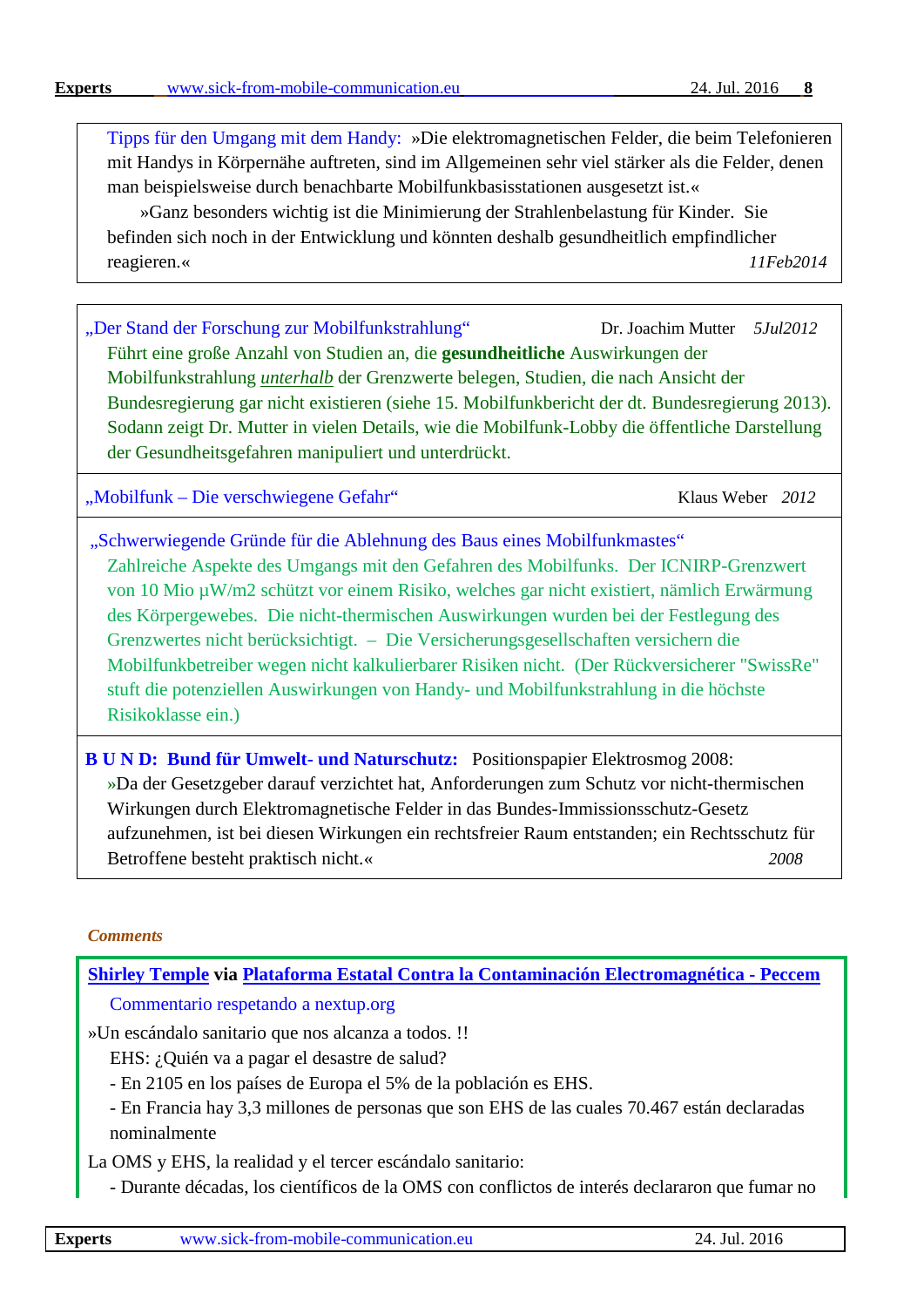era perjudicial.

- Durante décadas la OMS, las autoridades sanitarias y la Academia de Medicina informaron que el amianto

no era perjudicial, (al igual que los Contadores Inteligentes que son un producto tóxico ) Actualmente , en Francia , este es el resultado : Después de un desastre de salud, miles de muertos, cientos de miles de pacientes y decenas de millones de techos forrados de amianto. Si demoler una casa en Francia cuesta aproximadamente  $\epsilon$ 5.000 a los propietarios, hay que sumar otros 25.000 euros por la retirada de amianto!

¿Quién paga, Eternit y funcionarios de las autoridades de salud, algunos de los cuales todavía están en su lugar y también los responsables?

Por lo tanto, la OMS ha perdido toda credibilidad con el prevaricador Repacholi responsable de su programa

EMF y, además, fundador-presidente de la organización industrial ICNIRP en contravención de la Carta de la OMS.

Repacholi violó impunemente todas las normas éticas de la OMS, esto es indignante y vergonzoso!

Publicado hoy por la ONG francesa Next-up. n°2986,11/09, 2015.«

<http://www.next-up.org/Newsoftheworld/2015.php#1>

*10Sep2015*

*Reproduced here with kind permission of Shirley Temple 10Sept2015*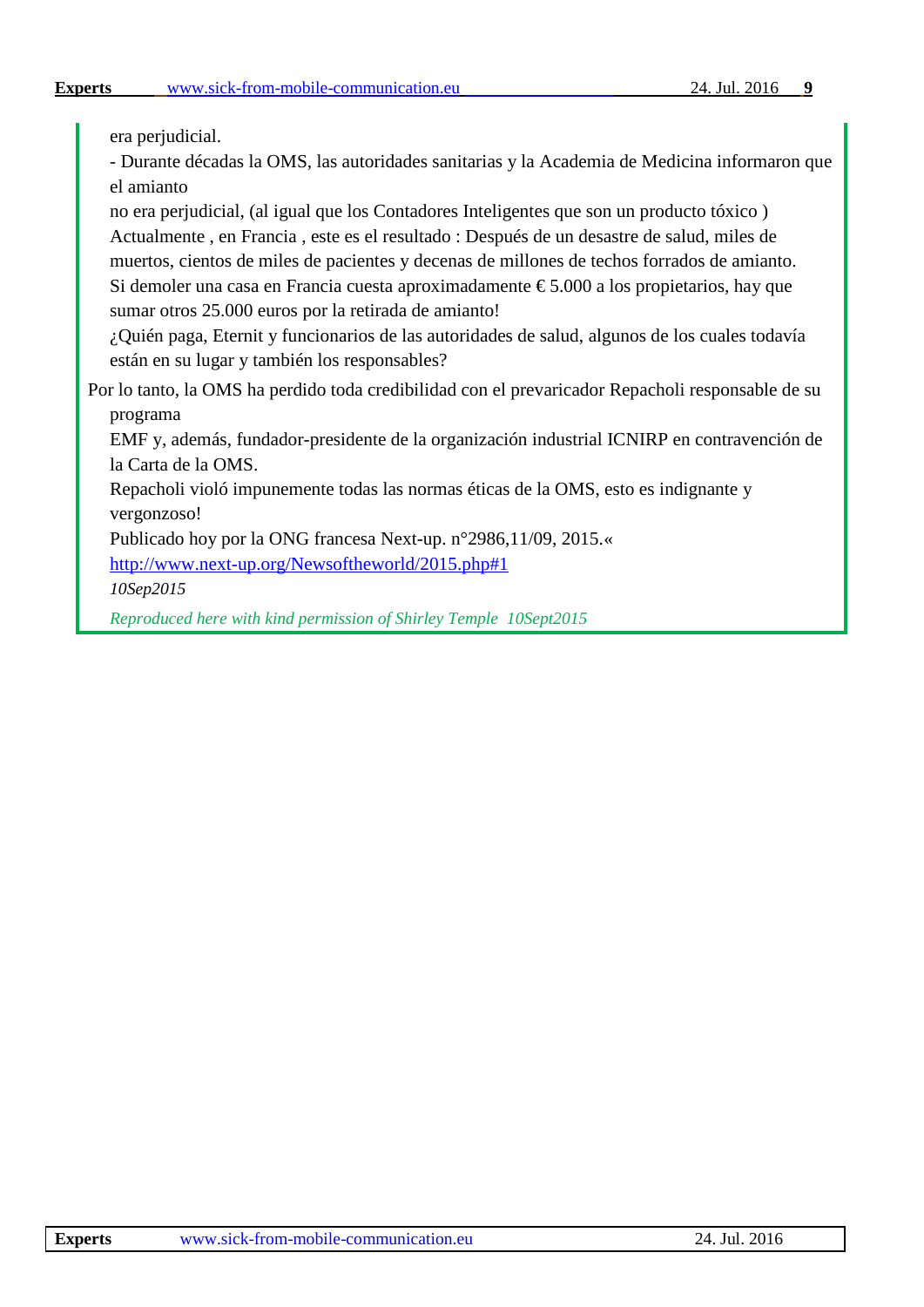# <span id="page-9-0"></span>**[Lyme disease or an Electronic and Electrical Magnetic Disturbances](https://www.facebook.com/groups/168893473164462/permalink/929648787088923/)** © George Parker

»I live in Australia, and our country doesn't have the "Lyme Disease (LD)". A tick can bite us, but our ticks are not supposed to have the bacterium called "Borrelia". But lately, over the past few years, somehow or another, the bacterium has flown across the Pacific Ocean, and we now seem to have a manifestation of LD in Australia, the same as many Americans. It's interesting to note that ME/CFS/FMS had also increased soon after the introduction of wireless technology. Our tick is extremely deadly, called a paralysis tick, and there is no record, EVER, that they have this bacterium.

I hear many Americans on forums claiming they have LD, but they don't show the characteristic pink/red rash that appears like a bulls-eye, which is claimed to appear between 3 and 32 days after being bitten by an "INFECTED" tick; and it's known that NOT everyone with LD gets the rash, which now opens a can of worms for a possibility of a misdiagnosis or self-diagnosis. We need to also be aware that the same sort of rash has been noted by avid mobile phone users.

The general LD symptoms are: fever; fatigue; headaches; myalgia; arthralgia; tiredness; muscle and joint pain; and sore and swollen lymph glands; and in the later stages of LD, the infection can spread through the bloodstream and body tissue causing other symptoms like extreme rheumatoid arthritis, which I believe is another diagnosis, when electrical fields (ELF) and electromagnetic radiation (EMR) (microwave non-ionised radiation).

Those general neurasthenic symptoms are exactly the same general symptoms for Neurasthenia, Myalgic Encephalomyelitis (ME), Chronic Fatigue Syndrome (CFS), Fibra Myalgia Syndrome (FMS), Sick Building Syndrome (SBS), Multiple Chemical Syndrome (MCS), Electro Magnetic Syndrome (EMS), Electro Sensitivity Syndrome (ESS), Radio Sickness, Radar Sickness, microwave illness, microwave syndrome, EMF Syndrome, Burning Mouth Syndrome, Electro Hyper Sensitivity Syndrome (EHSS), and a number of other syndromes that exhibit strange and abnormal symptoms that are slightly dissimilar, including Multiple Sclerosis (MS).

Other symptoms known that could be classified as being caused by the LD infection of the bloodstream and body tissues are once again similar to the other symptoms of the above "syndromes", such as:

(1) Neurological: dizziness, nausea; memory and concentration difficulties; insomnia; depression; anxiety; fatigue/weakness; numbness/burning/tingling sensations; and muscle and joint pains.

(2) Eyes: pain and discomfort; pressure in the eyes; deteriorating vision; and cataracts.

(Note: When a LD sufferer suffers some of these above symptoms in (1) and (2), they are diagnosed as a possible infection of the brain and membranes surrounding the brain, causing a form of meningoencephalitis, or neuroencephalitis. It has been seen that encephalitis can be caused by ELF/EMR.)

(3) Cardiac: heart palpitations/arrhythmia (disorder of the heart pulse or rhythm, such as beating too fast (tachycardia), or too slow (bradycardia), or irregularly); shortness of breath; and high blood pressure.